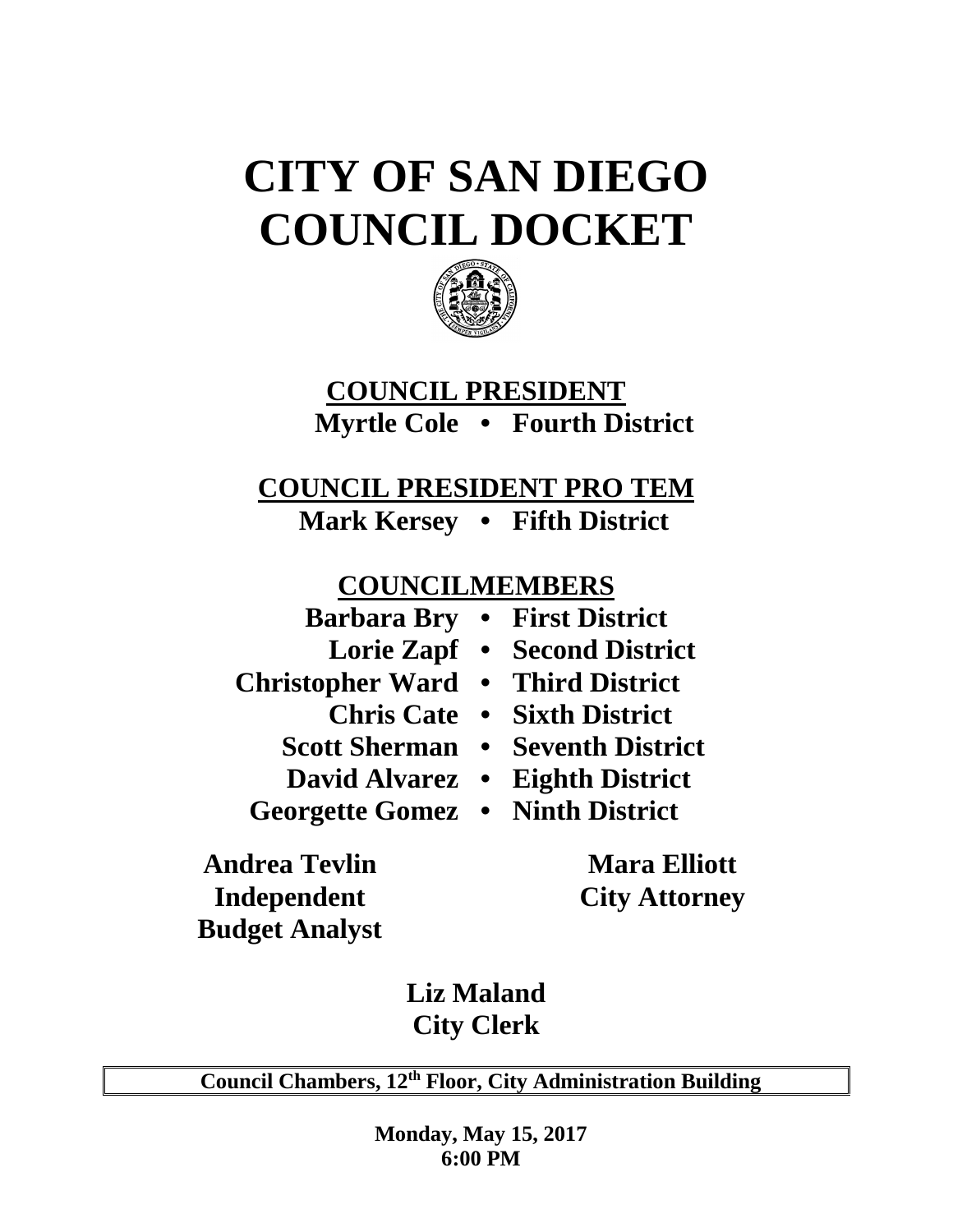#### **AGENDA FOR THE REGULAR COUNCIL MEETING OF MONDAY, MAY 15, 2017, AT 6:00 PM CITY ADMINISTRATION BUILDING COUNCIL CHAMBERS – 12TH FLOOR 202 "C" STREET SAN DIEGO, CA 92101 ---------------------------**

This information will be made available in alternative formats upon request, as required by the Americans with Disabilities Act (ADA), by contacting the City Clerk at (619) 533-4000 or [mailto:cityclerk@sandiego.gov.](mailto:cityclerk@sandiego.gov) Requests for disability-related modifications or accommodations required to facilitate meeting participation, including requests for auxiliary aids, services or interpreters, require different lead times. Please keep this in mind and provide as much advance notice as possible in order to ensure availability. Assistive Listening Devices (ALDs) are available in Council Chambers upon request.

Pursuant to California Senate Bill 343 (Section 54957.5(b) of the Brown Act), late-arriving documents related to City Council meeting agenda items which are distributed to the legislative body prior to and during the Council meeting are available for public review in the Office of the City Clerk on the second floor of the City Administration Building, 202 C Street, San Diego, CA 92101. This relates to those documents received after the agenda is publicly noticed and during the 72 hours prior to the start of the meeting. Please note: Approximately one hour prior to the start of the Council Meeting, the documents will be available just outside Council Chambers in the lobby of the 12th floor of the City Administration Building in a binder labeled "SB 343." Late-arriving materials received during the City Council meeting are available for review by making a verbal request of City Clerk staff located in Council Chambers.

## **ROLL CALL**

#### **INVOCATION**

#### **PLEDGE OF ALLEGIANCE**

#### **MAYOR, COUNCIL, INDEPENDENT BUDGET ANALYST, CITY ATTORNEY, CITY CLERK COMMENT**

#### **UPDATES ON PENDING LEGISLATION (MAYOR'S OFFICE)**

#### **REQUESTS FOR CONTINUANCE**

The Council will consider requests for continuance based on when the item was noticed to be heard.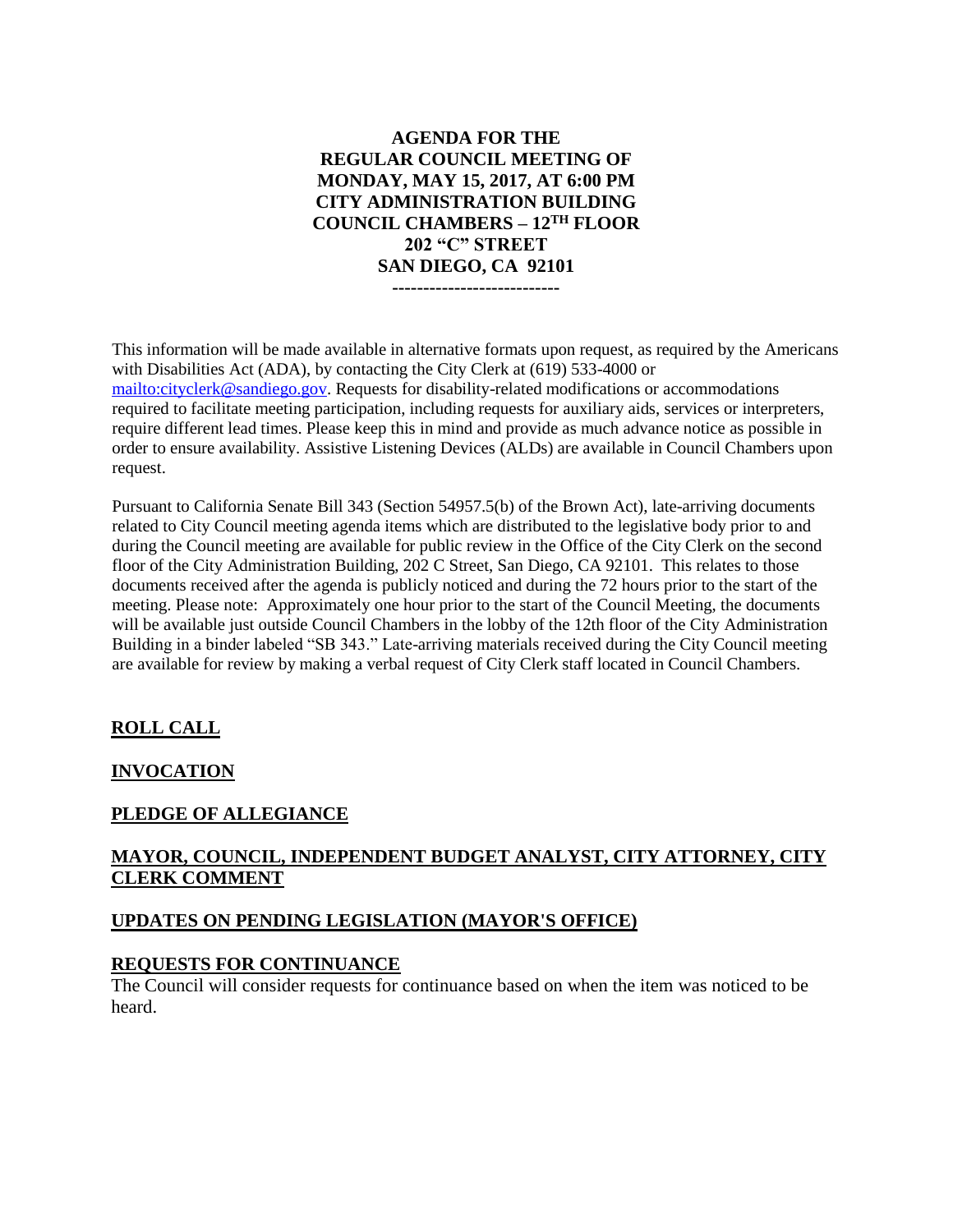## ADOPTION AGENDA, DISCUSSION, OTHER LEGISLATIVE ITEMS

- ITEM-200: Public Hearing and City Council Discussion on the Mayor's Proposed Fiscal Year 2018 Budget.
	- **NOTE:** Please see the following link to review the Mayor's Fiscal Year 2018 Budget.

<https://www.sandiego.gov/fm/proposed>